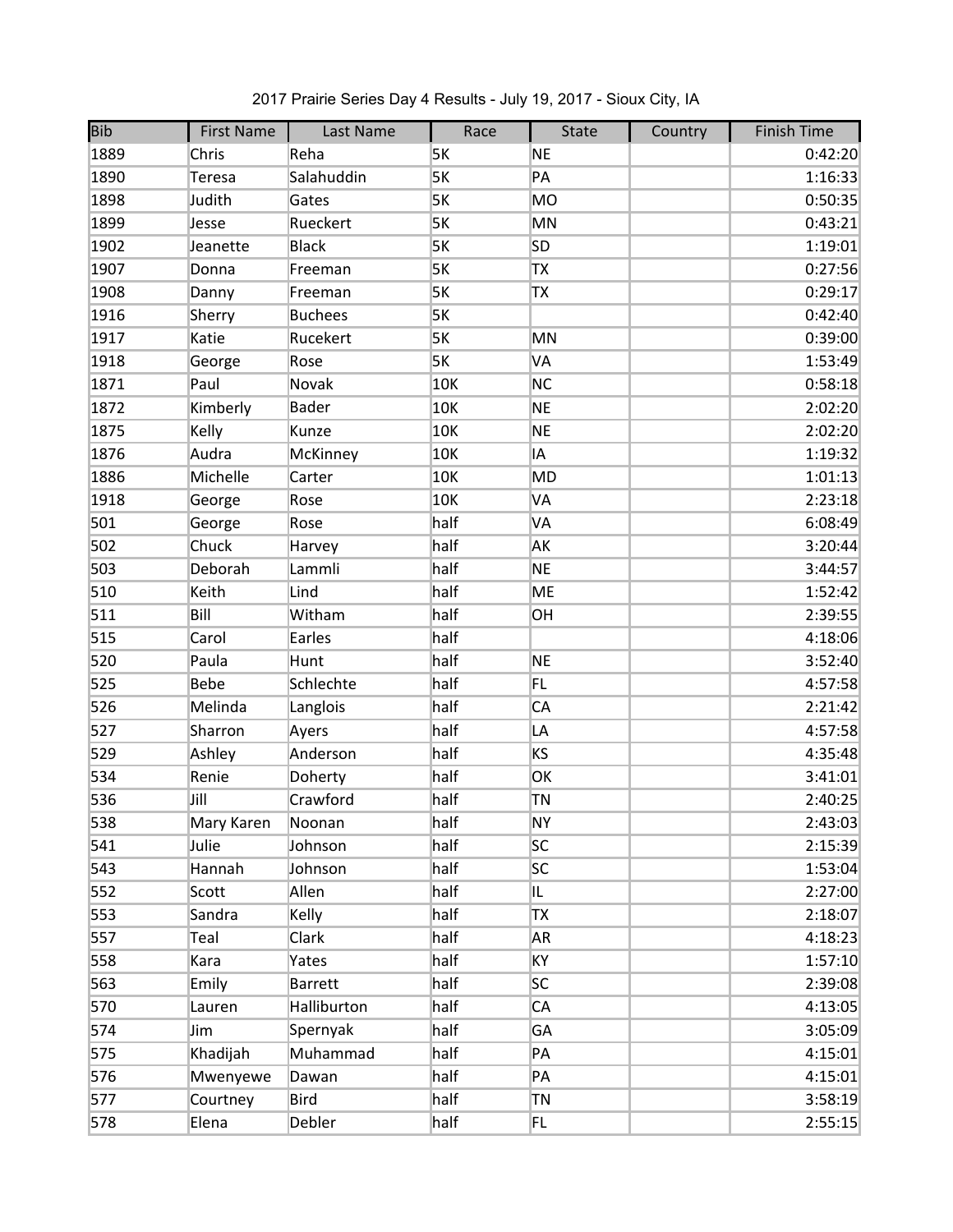| 582            | Jill         | Bergee         | half | KS             | 3:01:28  |
|----------------|--------------|----------------|------|----------------|----------|
| 584            | Eva          | Matuszak       | half | <b>NY</b>      | 2:11:25  |
| 588            | Joseph       | Pinola         | half | R <sub>1</sub> | 2:16:10  |
| 589            | Colby        | Homan          | half | OH             | 2:45:35  |
| 591            | Shelby       | Homan          | half | OH             | 2:45:54  |
| 599            | Nancy        | Shoemake       | half | MN             | 4:15:30  |
| 602            | Lisa         | Moore          | half | WA             | 2:48:39  |
| 603            | Greg         | Homan          | half | OH             | 2:11:53  |
| 605            | Adrienne     | <b>Bonds</b>   | half | IL.            | 4:04:00  |
| 610            | Justine      | Carr           | half | <b>MD</b>      | 3:17:13  |
| 611            | <b>Betsy</b> | Readinger      | half | KS             | 4:22:38  |
| 613            | Cindy        | Seebastian     | half |                | 2:49:30  |
| 616            | Vickey       | <b>Baker</b>   | half | <b>WA</b>      | 3:47:42  |
| 625            | James        | Laatsch        | half | WI             | 3:48:20  |
| 622            | Michelle     | Willingham     | half |                | 3:21:19  |
| $\mathbf{1}$   | Laurence     | Macon          | mar  | <b>TX</b>      | 8:25:24  |
| 2              | Jim          | Simpson        | mar  | CA             | 6:58:21  |
| $\overline{3}$ | Henry        | Rueden         | mar  | WI             | 7:28:14  |
| 9              | Kevin        | <b>Brosi</b>   | mar  | TX             | 7:57:36  |
| 15             | Liz          | Gmerek         | mar  | FL             | 7:57:36  |
| 16             | Evelyn       | Smith          | mar  | IL.            | 8:52:04  |
| 17             | Kathleen     | McElhannon     | mar  | <b>SC</b>      | 5:56:08  |
| 20             | Ila          | <b>Brandli</b> | mar  | <b>AZ</b>      | 7:40:20  |
| 21             | Gregory      | James          | mar  | lsc            | 5:53:13  |
| 22             | Terri        | Menghini       | mar  | <b>MO</b>      | 7:07:15  |
| 23             | Carolyn      | Mitchell       | mar  | KS             | 9:05:40  |
| 24             | Shelly       | Mack           | mar  | OK             | 6:19:35  |
| 25             | William      | Sherman        | mar  | FL             | 4:56:46  |
| 26             | Gordon       | <b>Bennett</b> | mar  | <b>CT</b>      | 4:43:35  |
| 27             | Rand         | Nielson        | mar  | UT             | 7:20:59  |
| 28             | Ryan         | Westin         | mar  | <b>AR</b>      | 6:07:00  |
| 33             | Tami         | Harmon         | mar  | <b>ΑZ</b>      | 5:02:17  |
| 35             | Kathleen     | Gorman         | mar  | <b>AZ</b>      | 8:13:17  |
| 36             | Tim          | Mahler         | mar  | IL.            | 4:54:36  |
| 39             | Caren        | della Cioppa   | mar  | AK             | 8:44:47  |
| 40             | Karen        | Nicholson      | mar  | KS             | 9:05:40  |
| 47             | Laura        | Raeder         | mar  | <b>SD</b>      | 7:16:58  |
| 49             | Rob          | Thomas II      | mar  | VA             | 5:20:25  |
| 53             | William      | Murphy         | mar  | NΥ             | 10:56:30 |
| 58             | Jeff         | Hall           | mar  | <b>AZ</b>      | 7:09:15  |
| 59             | Craig        | Hess           | mar  | WA             | 4:27:44  |
| 60             | Dave         | Westendorf     | mar  | <b>WA</b>      | 6:22:09  |
| 66             | Liz          | Roberts        | mar  | <b>TX</b>      | 8:30:58  |
| 69             | Joseph       | <b>Bearss</b>  | mar  | CO             | 5:25:35  |

2017 Prairie Series Day 4 Results - July 19, 2017 - Sioux City, IA